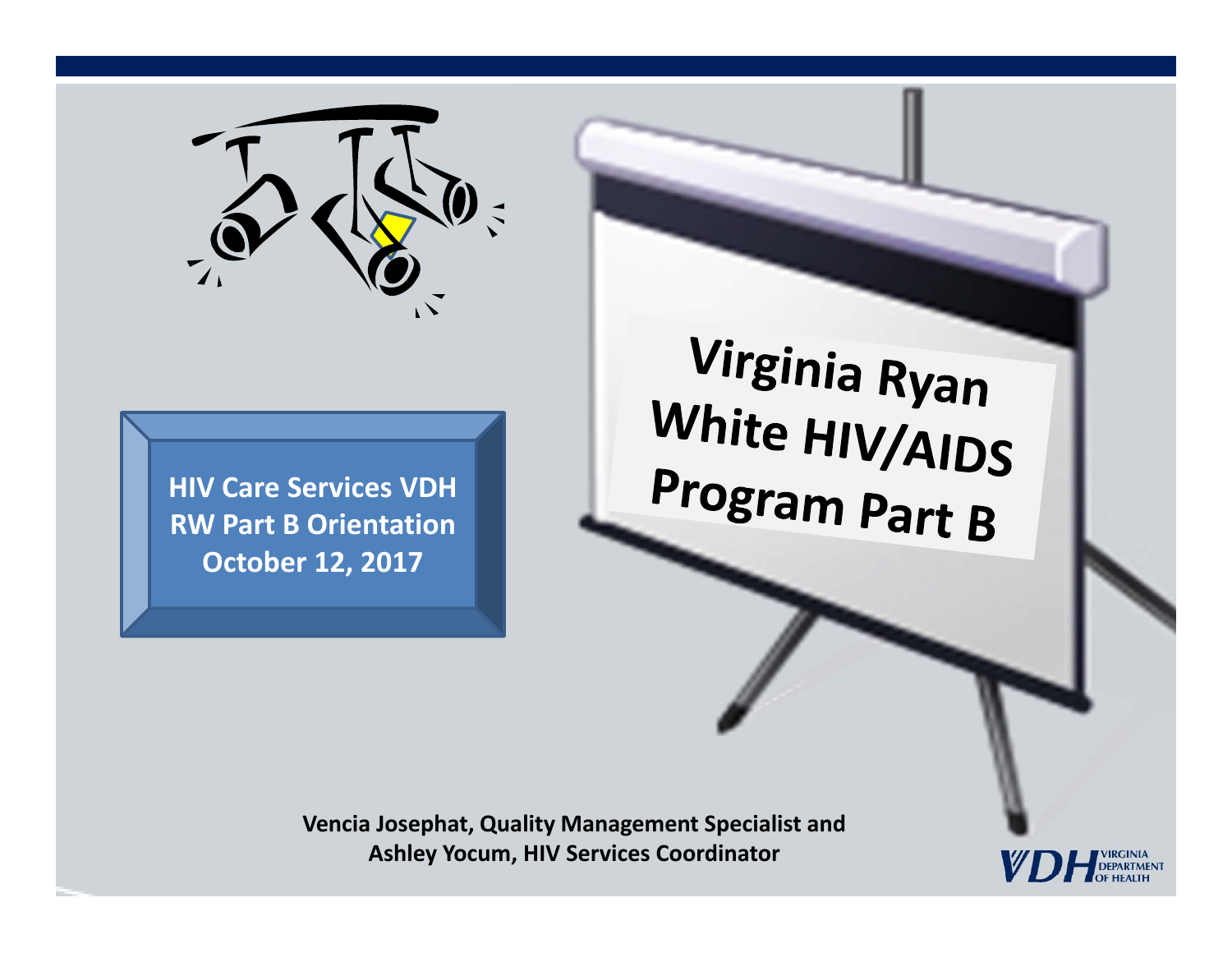## **Clinical Quality Management (CQM) Program**

- • CQM program is the coordination of activities aimed at improving patient care, health outcomes, and patient satisfaction.
- • Virginia Ryan White Part B CQM activities continue to support the framework of Health Resources and Services Administration (HRSA) required grant administration functions.
- • Components of Virginia CQM program addressing HRSA PCN #16‐02
	- 1. Infrastructure
	- 2. Performance measurement
	- 3. Quality improvement

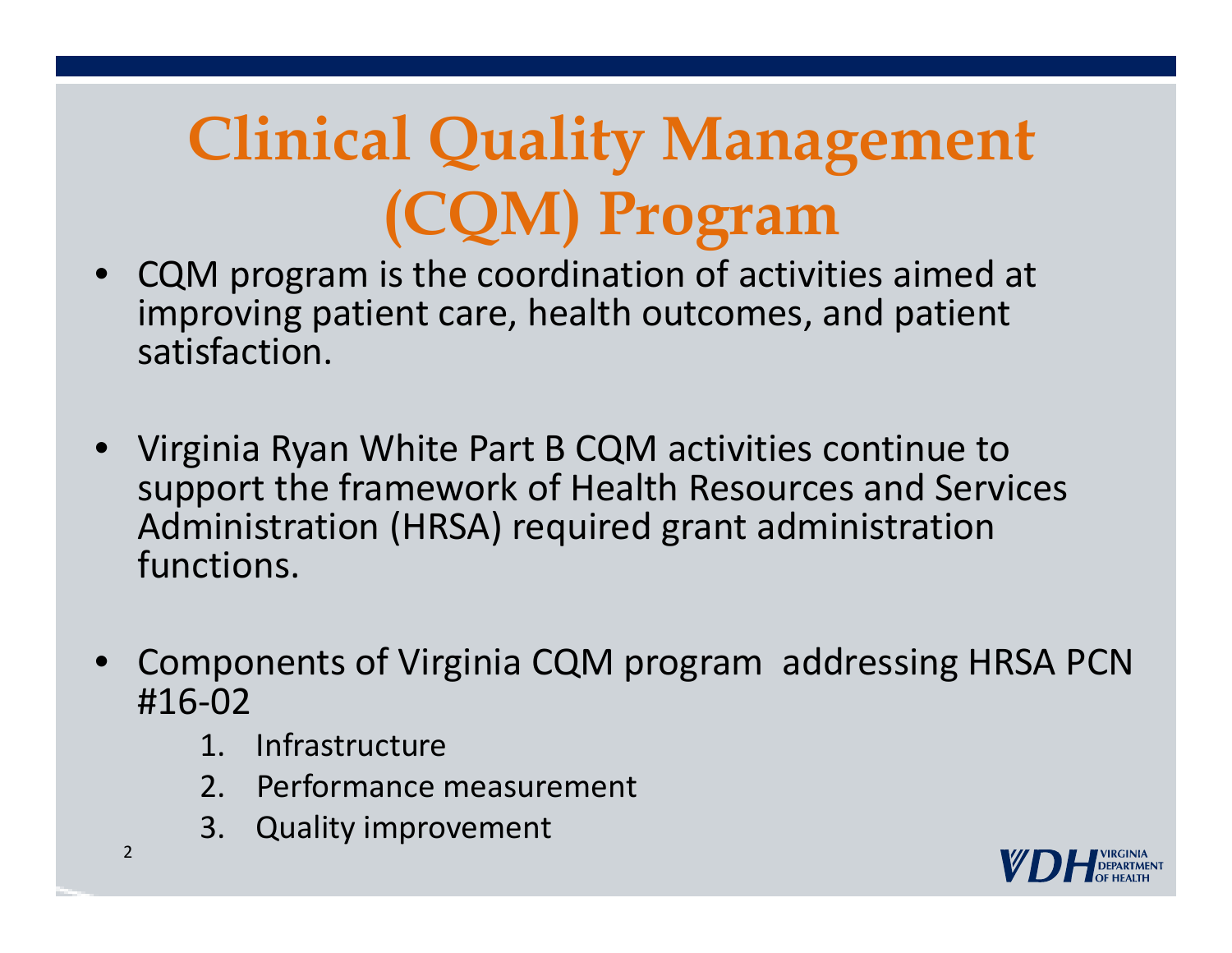# **Clinical Quality Management (CQM)**

## *Policy Clarification Notice (PCN)*  **#15-02 (Revised 12/05/16)**  *Replaces Policy #10-02*

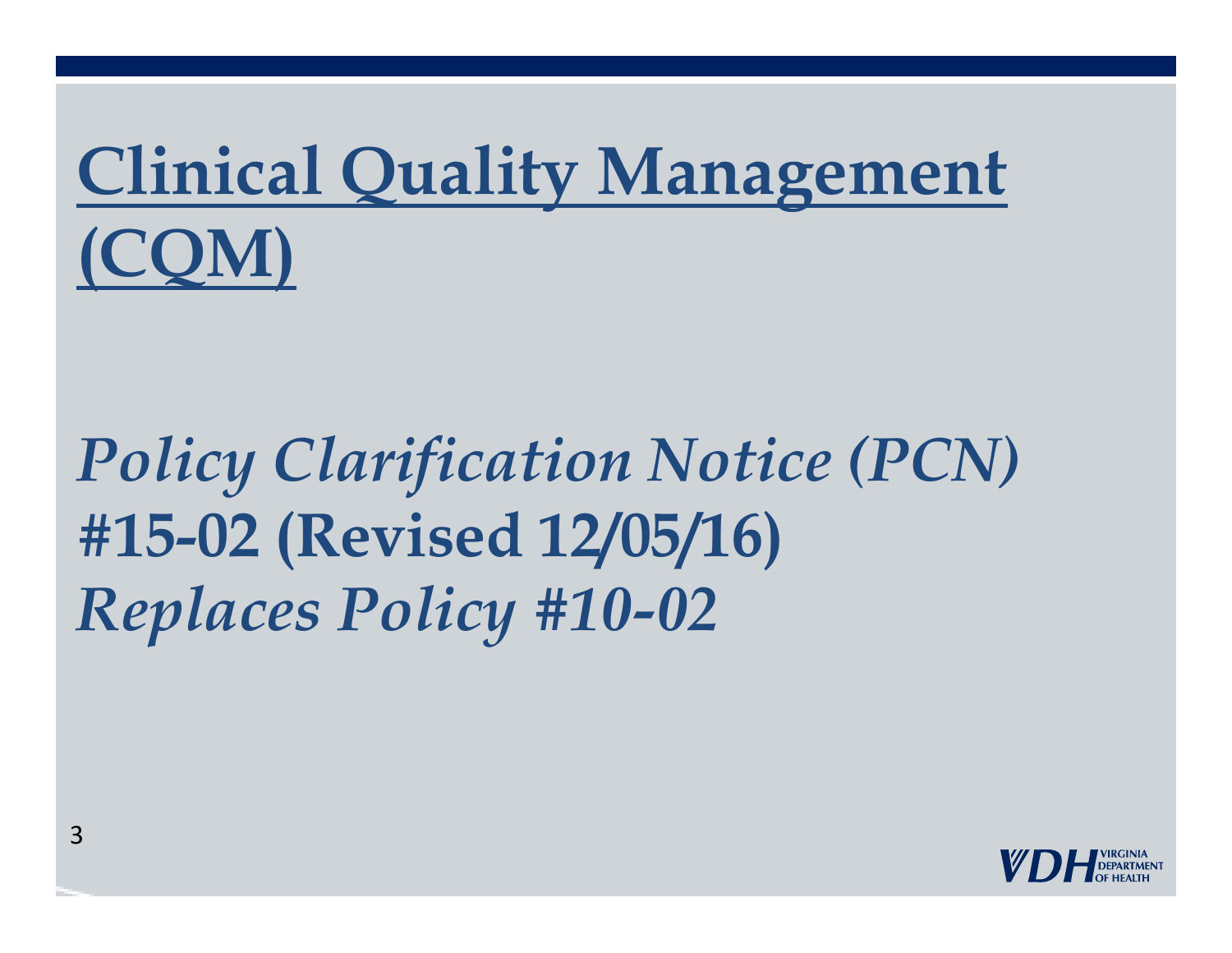

- Legislative requirements of the Ryan White HIV/AIDS Program
- Improve the quality of services offered to patients
- Improve patient health outcomes
- Identify efficiencies and cost savings

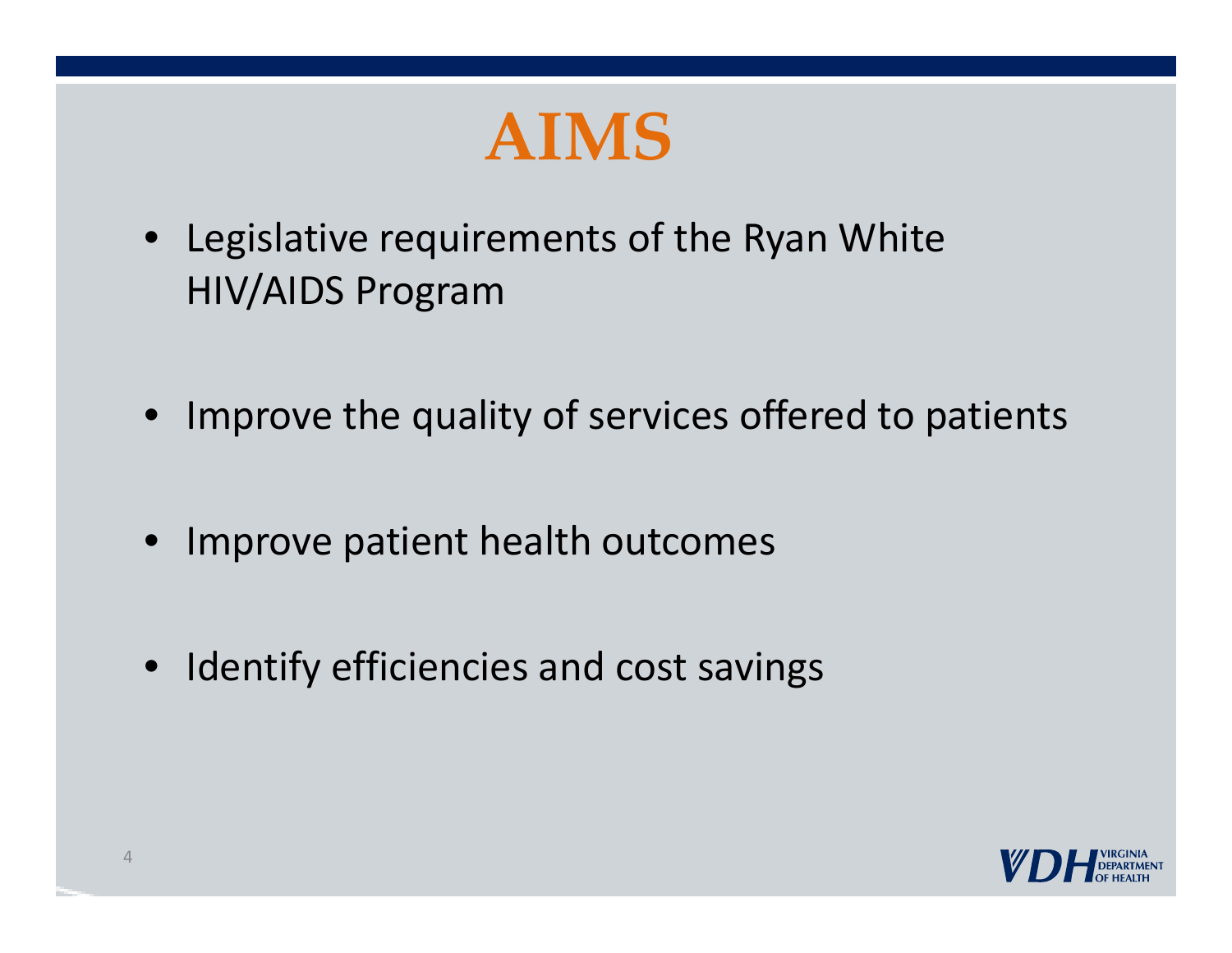## **QM Priorities**

Each HRSA/HAB RW recipient must:

- Establish <sup>a</sup> QM program
- –Have <sup>a</sup> QM plan and QI activities
- Assess the extent to which HIV health services are consistent with the most Health and HumanServices' guidelines.

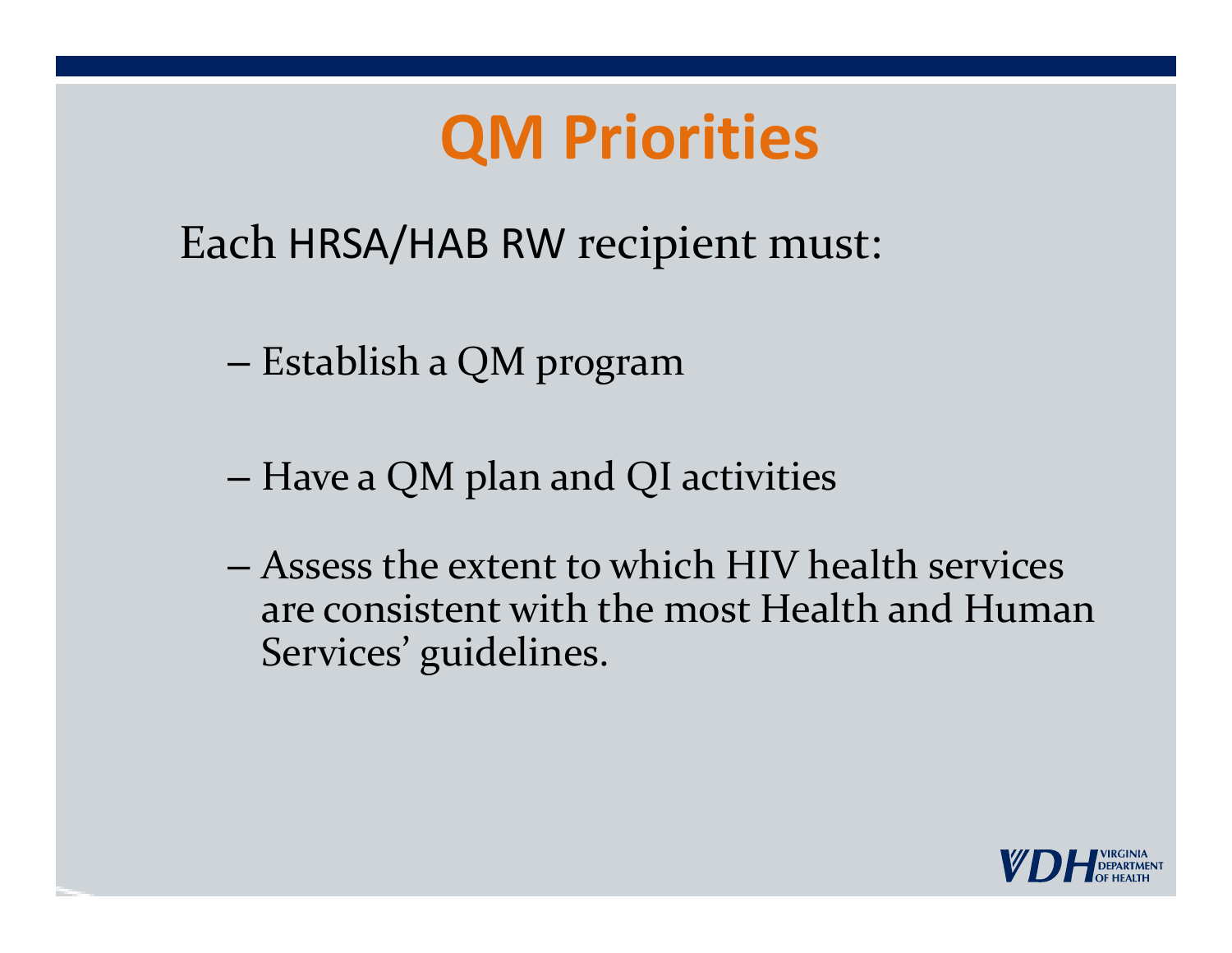## **VDH Quality Management Plan**

- The QM plan activities are monitored at least quarterly by the Quality Management Committees. Selected Quality Management goals include:
	- $-$  To assess quality management needs and build capacity within Ryan White Part B funded agencies statewide
	- – To improve existing databases and data management practices, utilize outcomes data, needs assessment and client satisfaction data to help gauge service quality and improve service delivery
	- $-$  To conduct Ryan White Part B eligibility for complying with federal policies
	- $-$  Providing technical assistance and trainings on an ongoing basis.

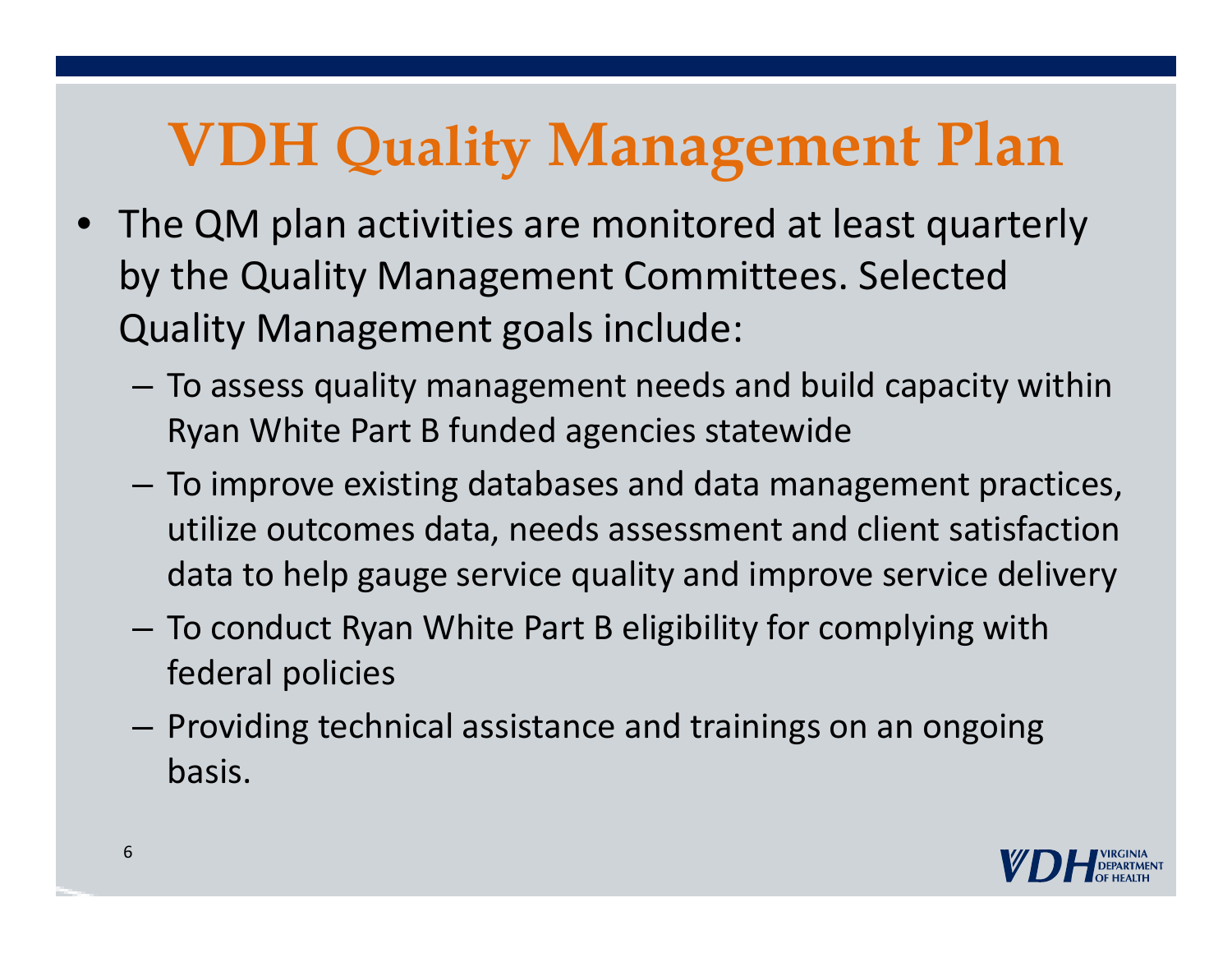## **Performance Measures**

- • Virginia RWB program has selected HIV continuum of care related measures for each funded service including:
	- Linkage to HIV Medical Care (30 days and 90 days)
	- Retention in HIV Medical Care (12 months and 24 months)
	- Antiretroviral Therapy (ART)
	- Viral Load Suppression
- •• Selected measures are based on HRSA HIV/AIDS Bureau released core measures.
- •• How many measures: A total of 21 measures are currently monitored

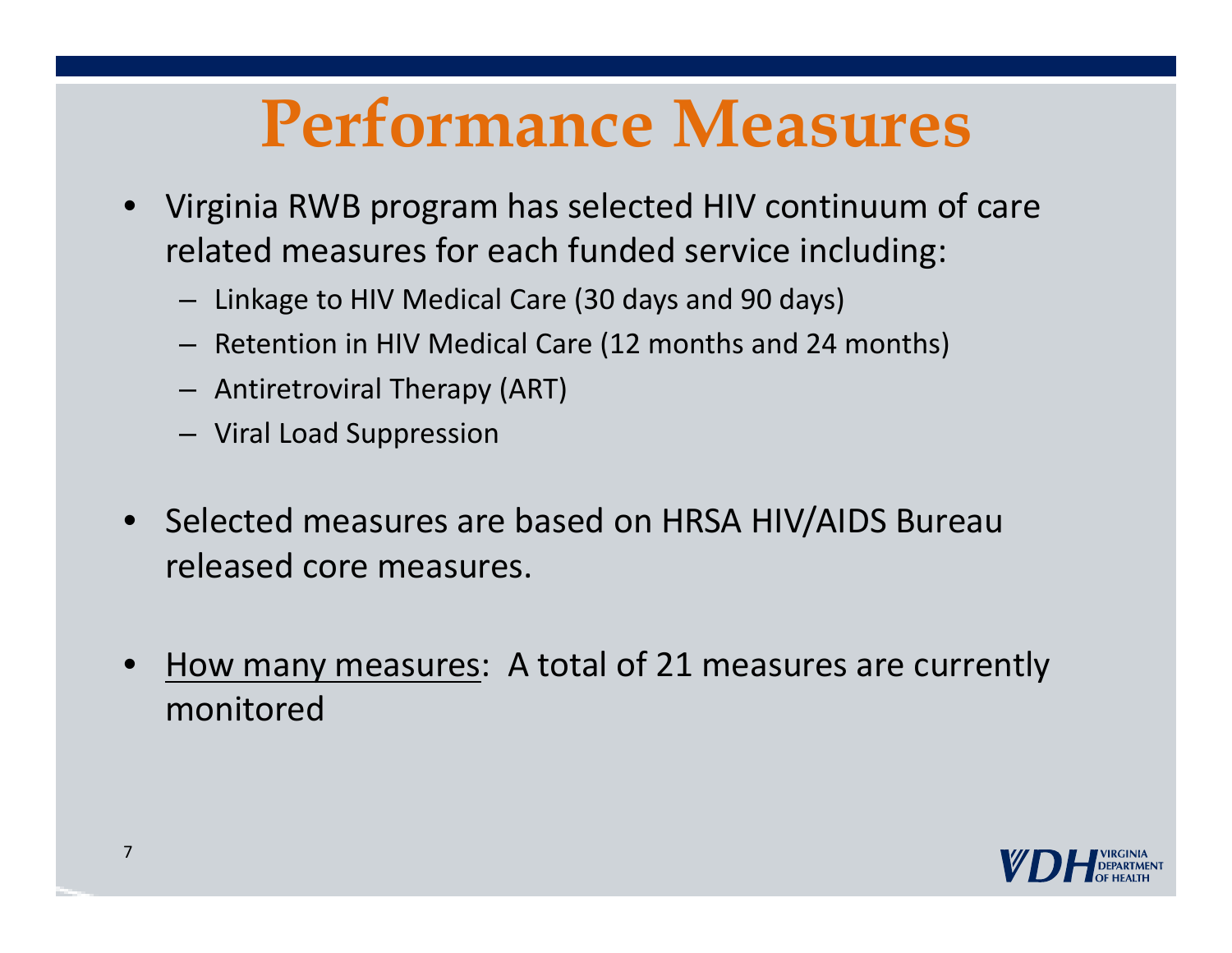## **Performance Measures (cont'd)**

Frequency:

- Performance measure data analysis is completed on quarterly basis.
- Findings are quarterly shared with stakeholders during the QMAC and Contractors meetings

Analysis:

- VDH communicates findings and solicits feedback from key stakeholders
- Performance measure results are used to identify area for improvement
	- Health disparities across different target populations
	- Health outcomes
	- Process
- Plan, Do, Study, and Act cycle is used to continuously checking progress in each step of the focused process
- –This process assists teams in focusing on specific improvement activities

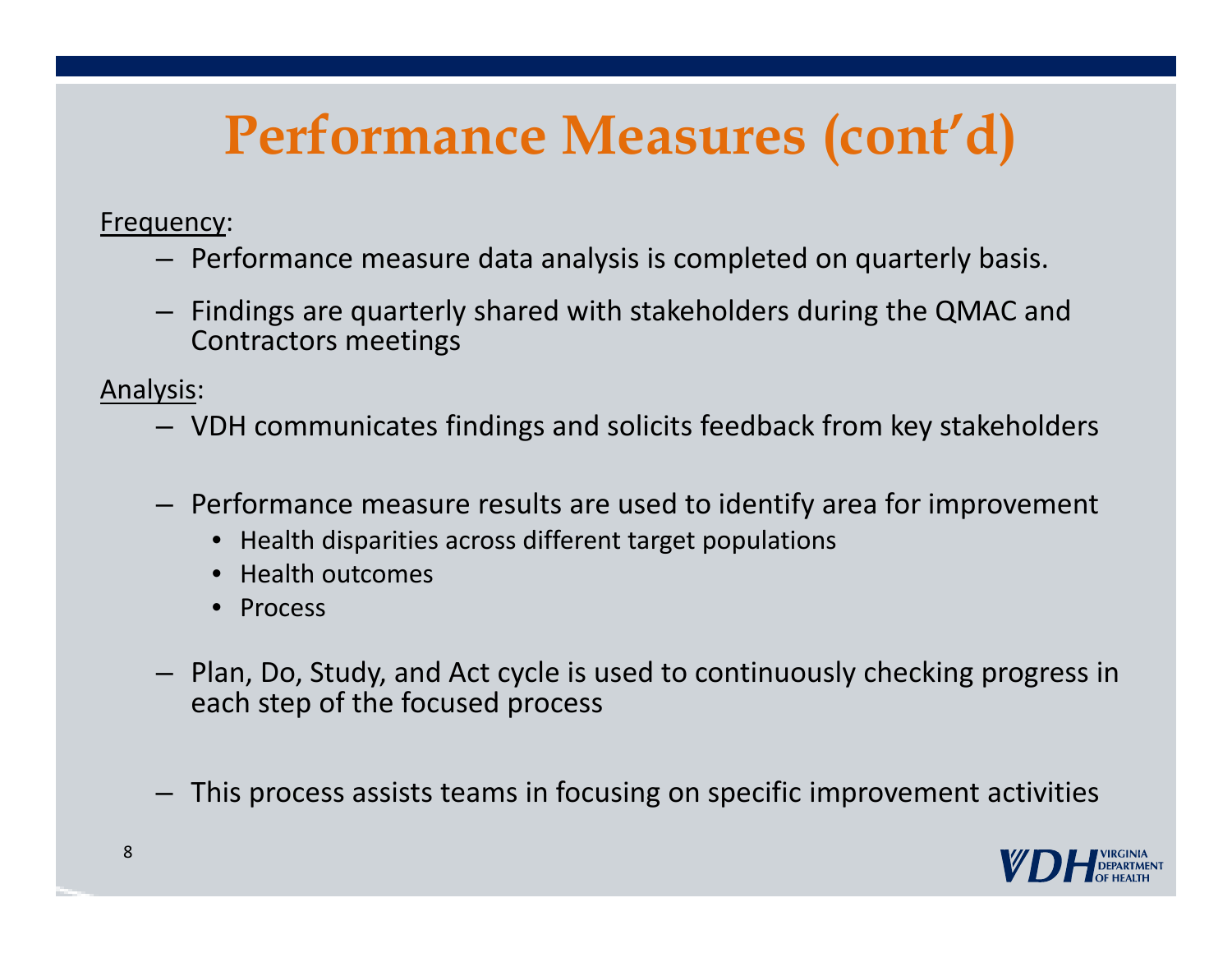## **Selected Performance Measures For Grant Year 2017**

See Handouts

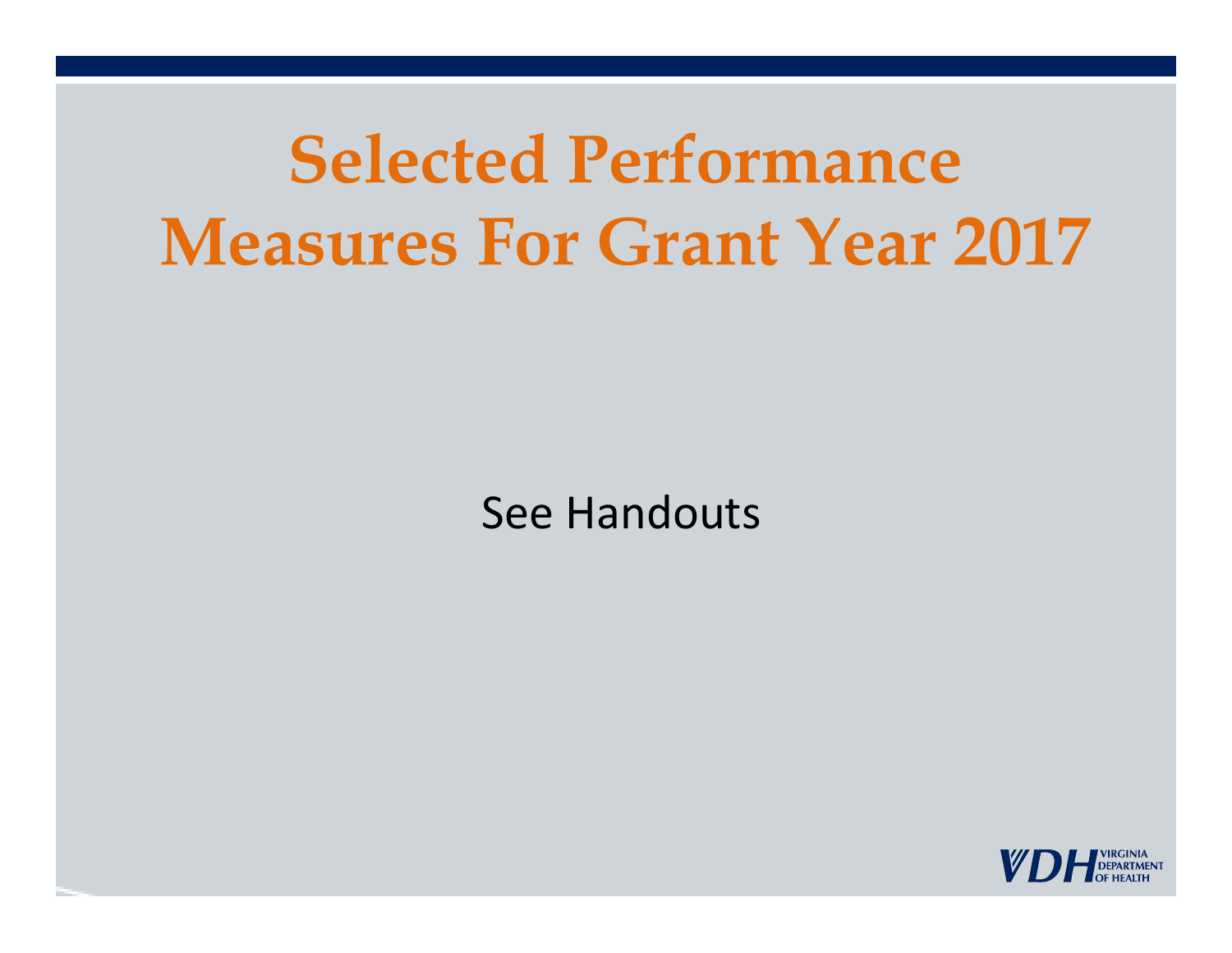### **Subrecipients Quality Management Plans**

- • Subrecipient shall develop/update and submit an annual Ryan White QM Plan. The plan must include:
	- **Quality Statement** (Brief purpose describing the end goal of the HIV quality program)
	- **Quality Infrastructure** (Leadership, quality committees, roles and responsibilities, and resources)
	- **Performance Measurement** (Identifies indicators, who is accountable, how to report and disseminate, and process in place to use data to develop Quality Improvement (QI) activities)
	- **Annual Quality Goals** (Select only a few measurable and realistic goals annually and establish thresholds at the beginning of the year for each goal)
	- **Participation of Stakeholders** (Lists internal and external stakeholders and specify their engagement in the QM Program, include community representatives and partners, and specifies how feedback is gathered from key stakeholders)
	- **Evaluation** (Evaluates the effectiveness of the QM/QI infrastructure to decide whether to improve how quality improvement work gets done and review PMs).
- • Subrecipient shall include updates on QM plan implementation and monitoring each month through the submitted monthly progress reports.

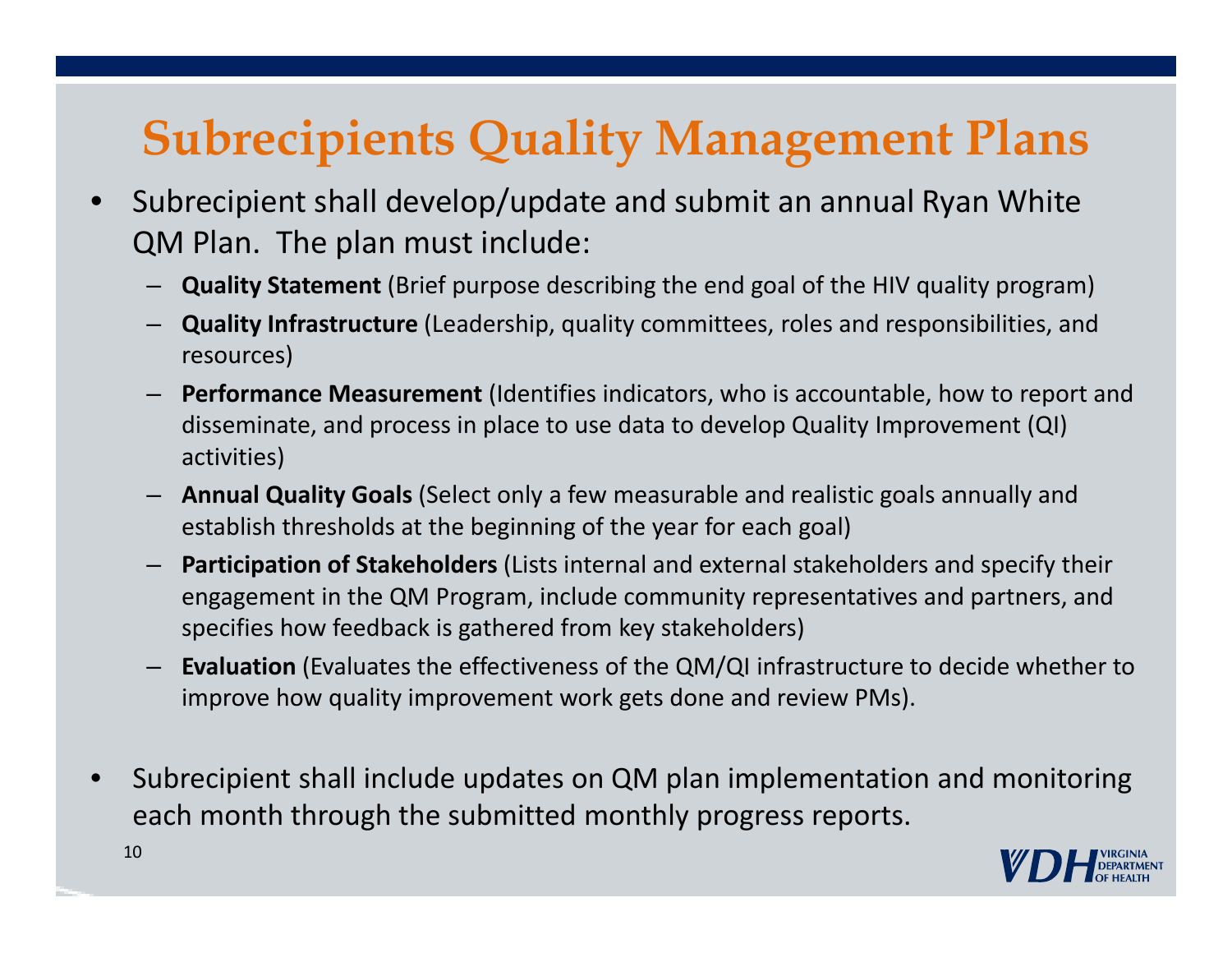## **Quality Improvement Projects (QIP)**

CJ(7

- Sub ‐recipients shall complete a program ‐specific quality improvement project (QIP) annually based on enhancing medication adherence by utilizing standards from HRSA, including:
	- –viral load suppression
	- CD4 count
	- $-$  frequency of medical appointments
	- $-$  prescribing of highly active antiretroviral therapy (ART) medication.
- QIP Proposal submission due 60 days after the beginning of Grant Year
- •QIP reports to be submitted on quarterly basis

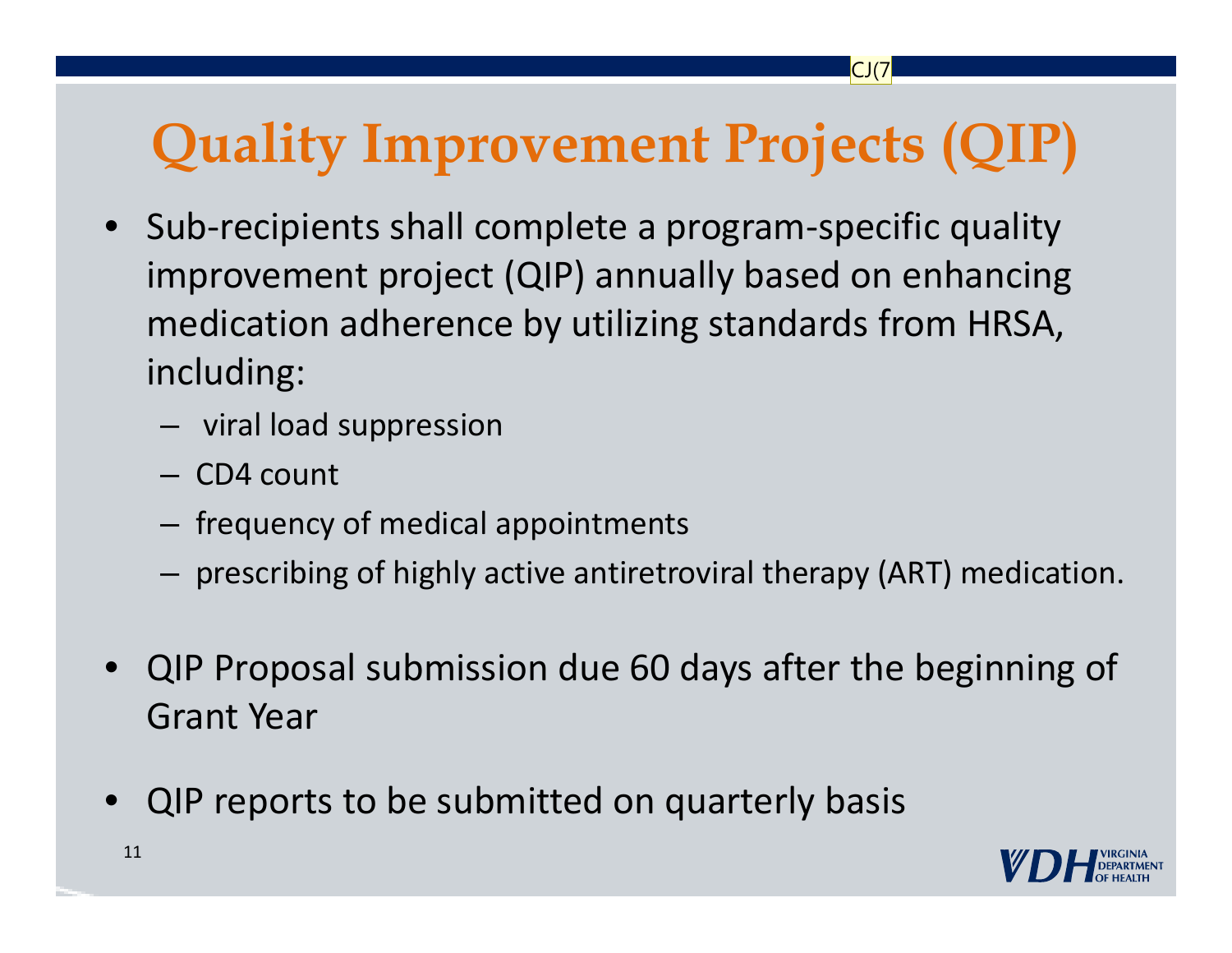#### **CJ(7** Create a space between the title and first bullet. Connor, Jermaine (VDH), 2/13/2017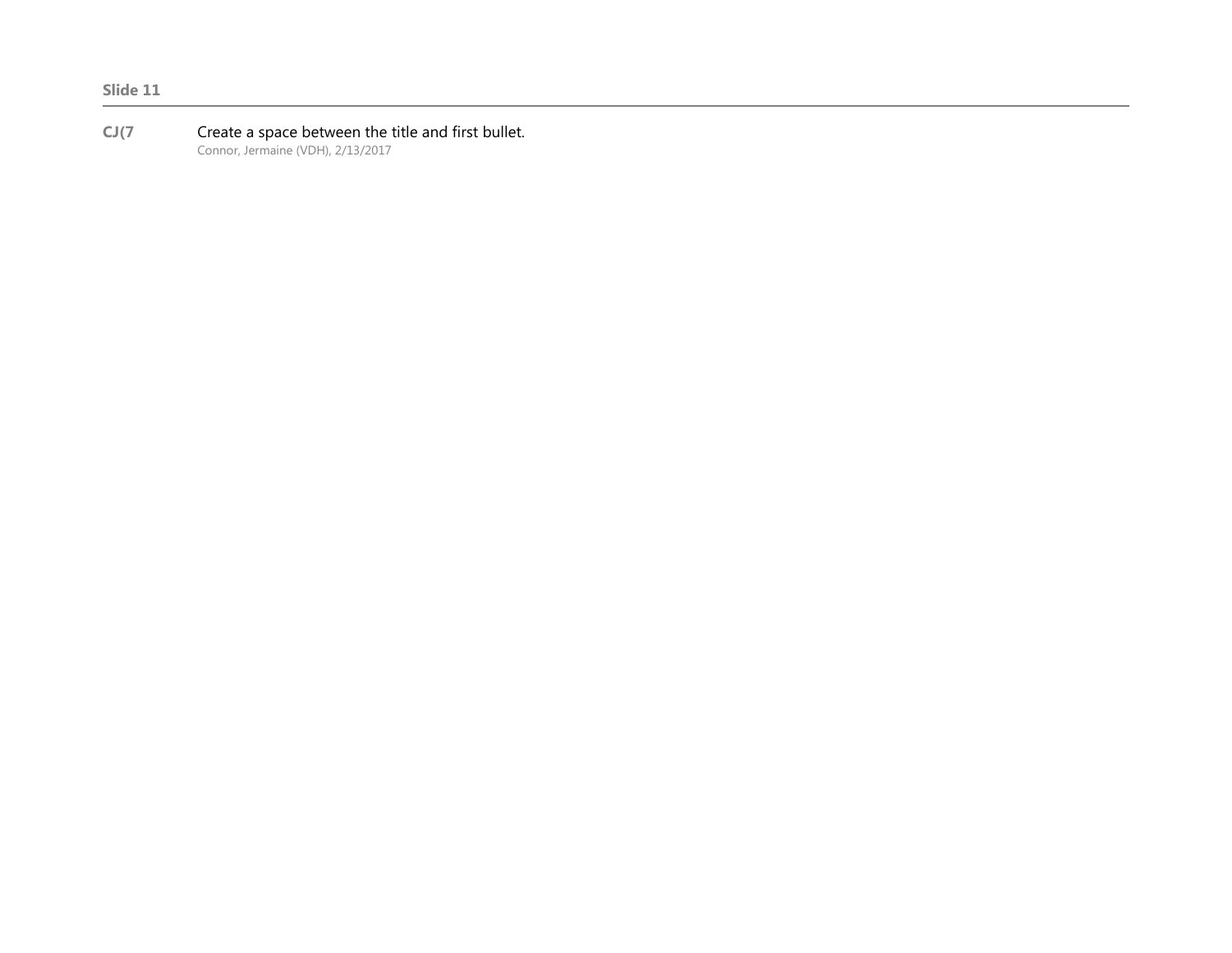# **Quality Improvement**

 $CI(7$ 

- • Implemented quality improvement activities:
	- Oral Health Care Improvement Project (2013 and 2014)
	- Case Management Improvement Project (2014 and 2015)
	- $-$  HIV/AIDS Treatment and Medication Adherence Quality Improvement Project (2015 ‐ 2017)
- • Progress of the quality improvement project will be reported on a quarterly basis by using a Plan, Do, Study, Act template.
- $\bullet$  The Plan, Do, Study, Act (PDSA) cycle methodology is a model for performance improvement used for all our QI activities
	- **Plan** ‐ Identify and analyze what you intend to improve
	- **Do** ‐ Carry out the change or test on a small scale
	- **Study** ‐ What was learned
	- **Act** ‐ Adopt the change

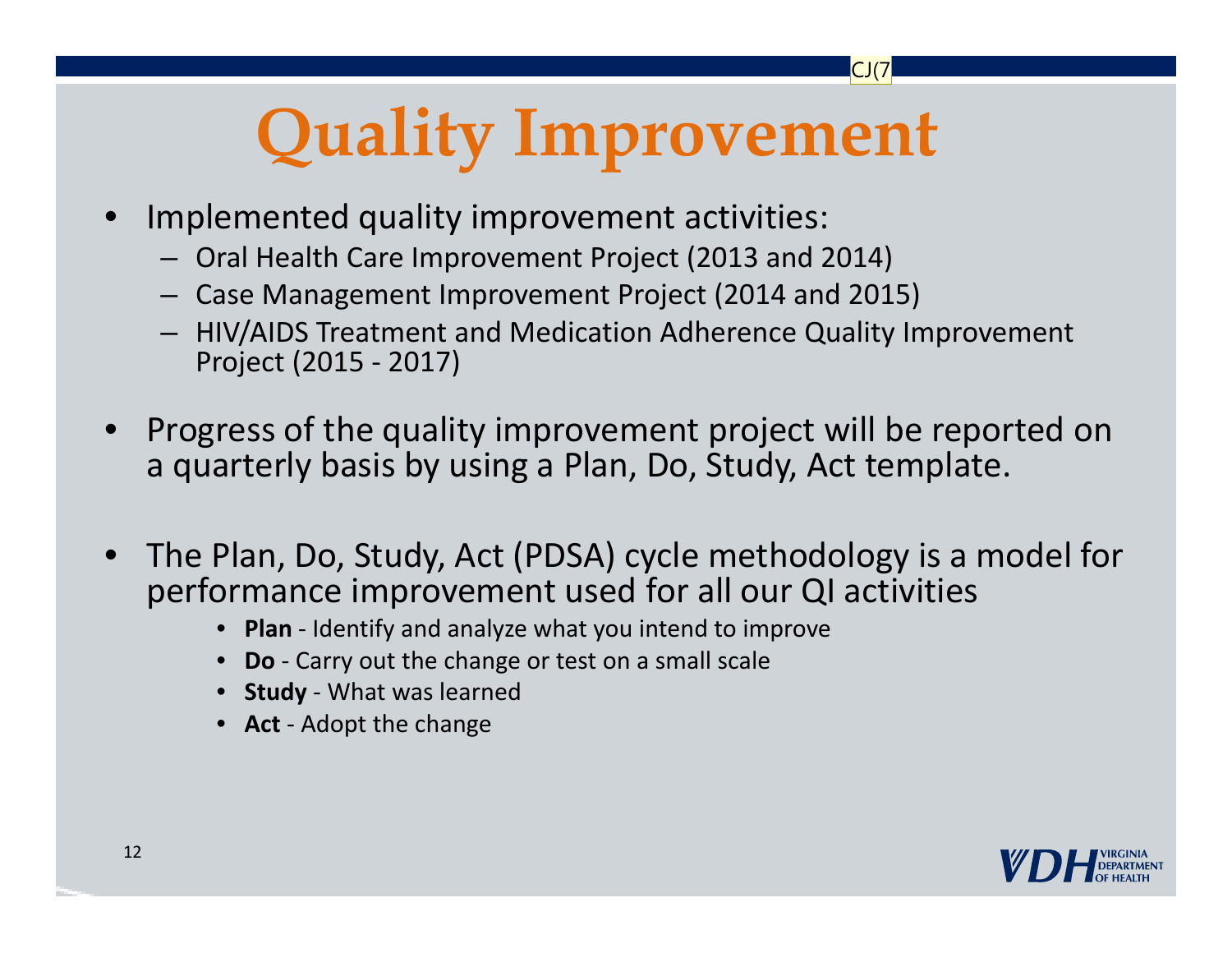#### **CJ(7** Create a space between the title and first bullet. Connor, Jermaine (VDH), 2/13/2017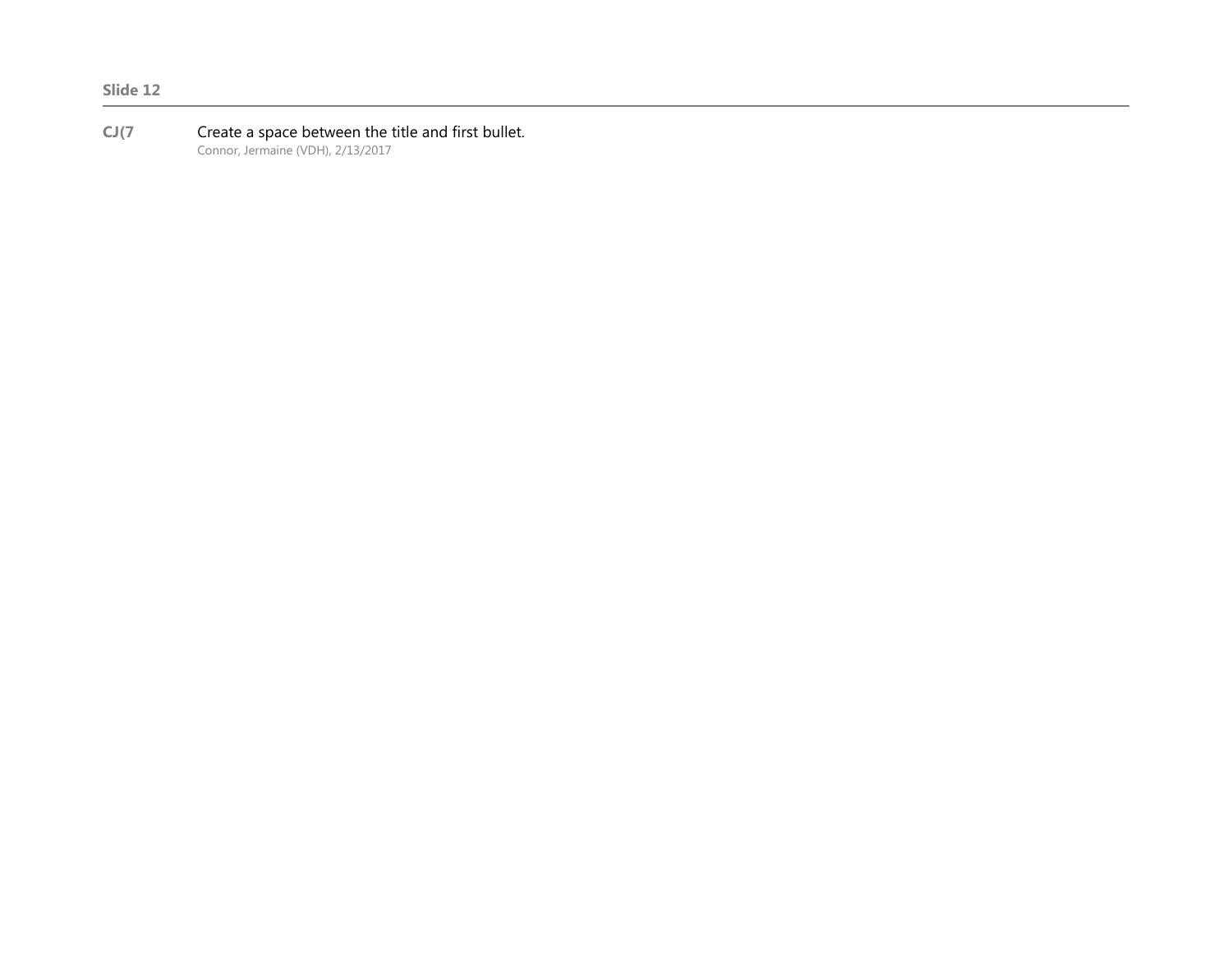## **Model for Improvement**

**What are we trying to accomplish?**

**How will we know that a change is an improvement? What change can we make** 

**that will result in** 

**improvement?**



**Model for Improvement** 

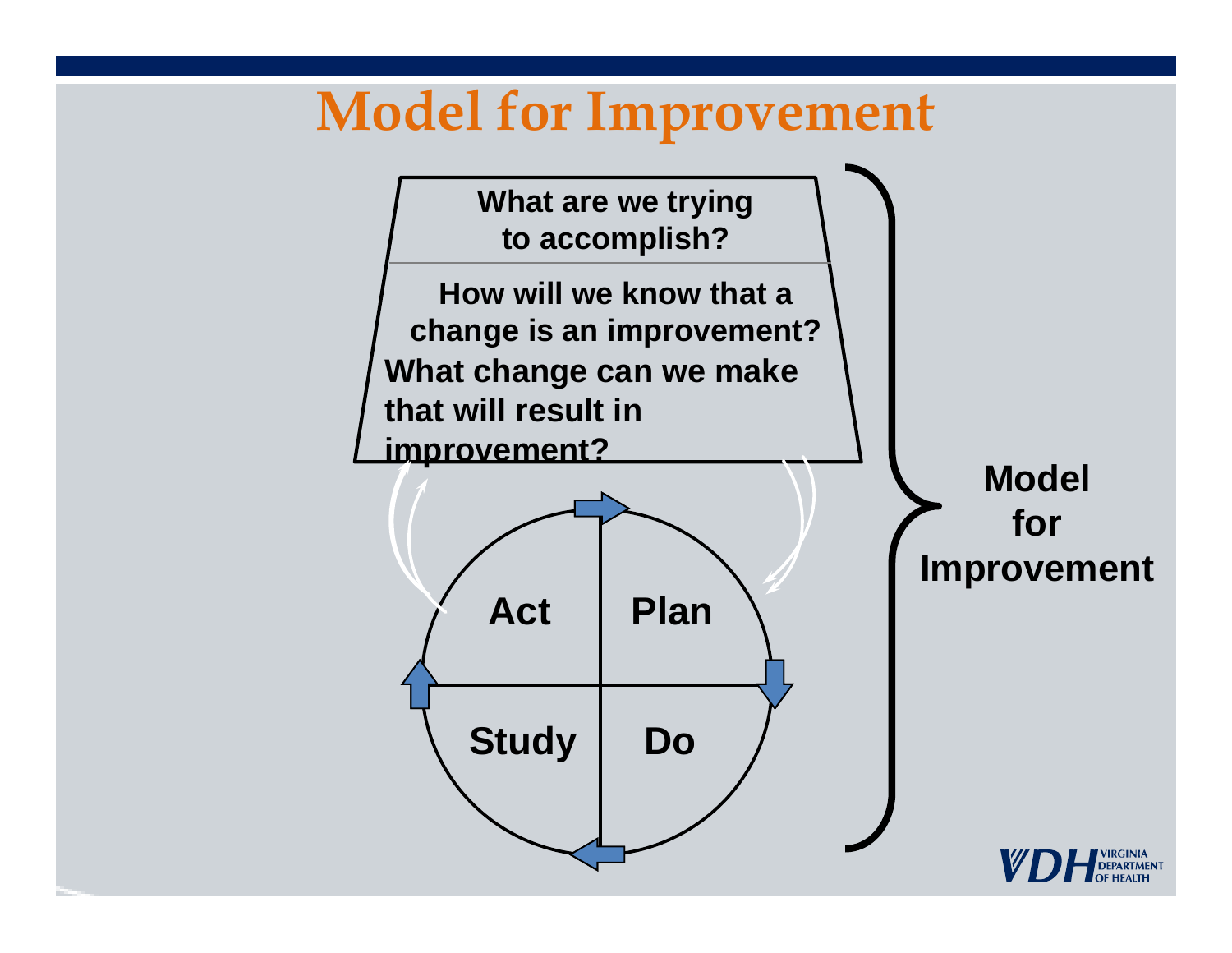## **Quality Improvement ADAP Activities**

- Increase initial ADAP applications completion rate from 49% to 75% by the end of November, 2017
	- $-$  An ADAP application is considered "complete" if :
		- all questions on the application are answered
		- signed and dated by the client and agency representative
		- all supporting documents are received
			- Proof of Income
			- Proof of VA residency
			- Proof of health insurance status
			- Medical Certification form
	- – All supporting documents for the application should be included in the packet for a smoother transition/process

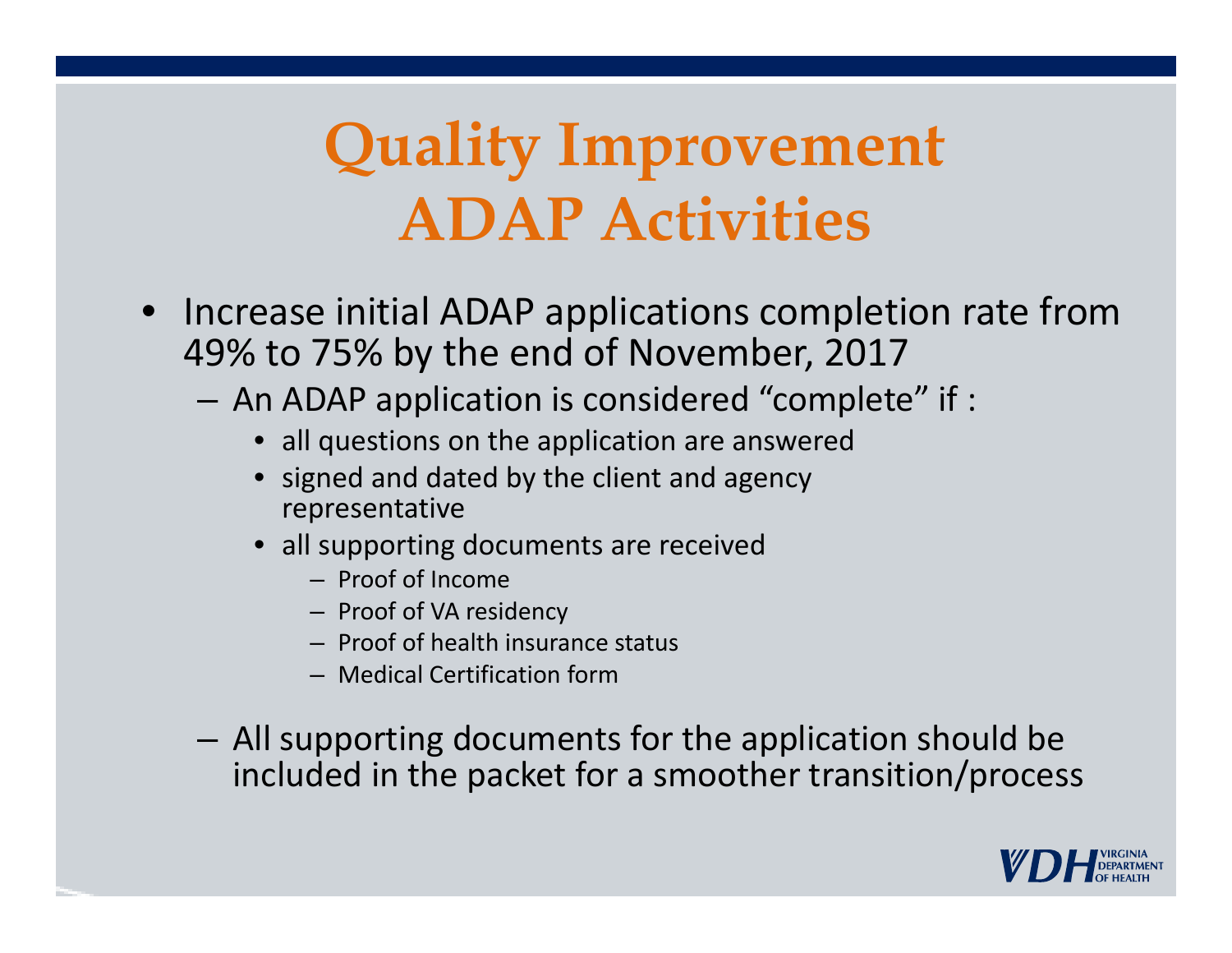## **Quality Improvement ADAP Activities**

- The Virginia ADAP application has been updated to include a checklist of the items needed to complete an application.
- As of 9/29, the completeness rate of new ADAP applications received was 71%.

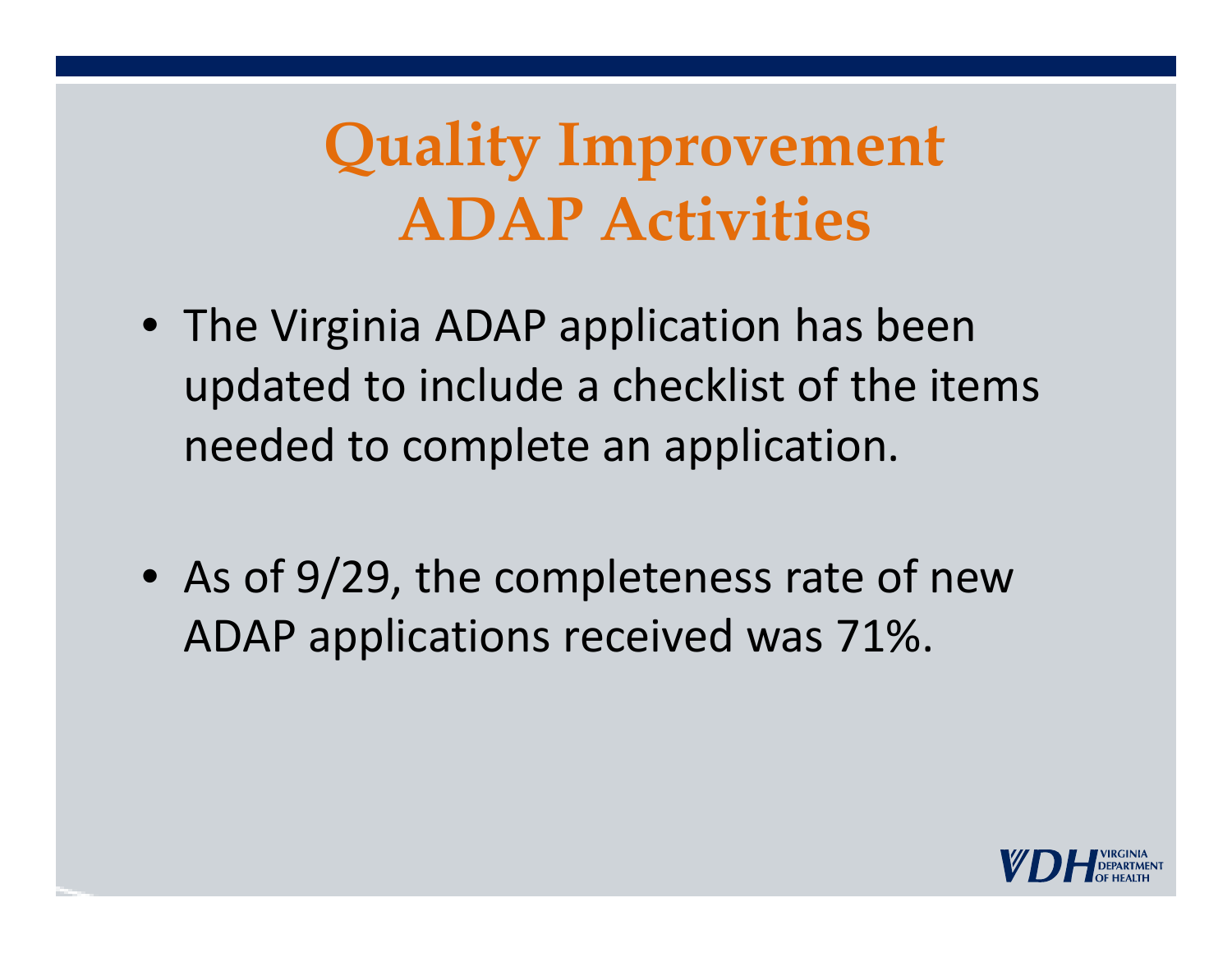#### **2017 QUALITY MANAGEMENT PROGRAM REQUIREMENTS**

| <b>Quality Area</b>                                                                    | <b>Quality Activity</b>                                                                                                                                                                                           | <b>Responsible Person</b>                                              | <b>Timeline</b>                                                                                          |
|----------------------------------------------------------------------------------------|-------------------------------------------------------------------------------------------------------------------------------------------------------------------------------------------------------------------|------------------------------------------------------------------------|----------------------------------------------------------------------------------------------------------|
| <b>Quality Management (QM)</b><br>plan and Quality<br><b>Improvement Project (QIP)</b> | Ryan White Provider Quality Management<br>Plan development and submission to VDH                                                                                                                                  | Recipients                                                             | 60 days after the start<br>date of the grant year                                                        |
|                                                                                        | QIP proposal development and submission<br>to VDH (selected topic is HIV/AIDS<br>medication treatment and Adherence)<br>The proposal should include the site<br>baseline data on selected performance<br>measures | Recipients                                                             | 60 days after the start<br>date of the grant year                                                        |
|                                                                                        | QIP and QM Plan reports required on<br>monthly basis                                                                                                                                                              | Recipients                                                             | Monthly<br>QIP quarterly reports are<br>due: July 2017, October<br>2017, January 2018, and<br>April 2018 |
| <b>Quality Monitoring</b>                                                              | Performance Measures (PM) Monitoring (via<br>Monthly Report) & Feedback (via Monthly<br>Report Response)                                                                                                          | Recipients<br><b>HIV Service Coordinators</b><br><b>QM Coordinator</b> | Monthly                                                                                                  |
| <b>Planning and Evaluation</b>                                                         | <b>Quality Management Advisory Committee</b><br>(QMAC) Meeting                                                                                                                                                    | <b>QMAC Members</b>                                                    | May 10, 2017<br>August 30, 2017<br>February 10, 2018                                                     |
| <b>Training</b>                                                                        | Case Management Retreat                                                                                                                                                                                           | <b>Planning Committee</b><br><b>AETC</b><br>QM Coordinator             | March 2-3, 2018                                                                                          |
|                                                                                        | Training and TA as needed                                                                                                                                                                                         | <b>QM Coordinator</b><br>AETC/VHARCC                                   | Ongoing                                                                                                  |

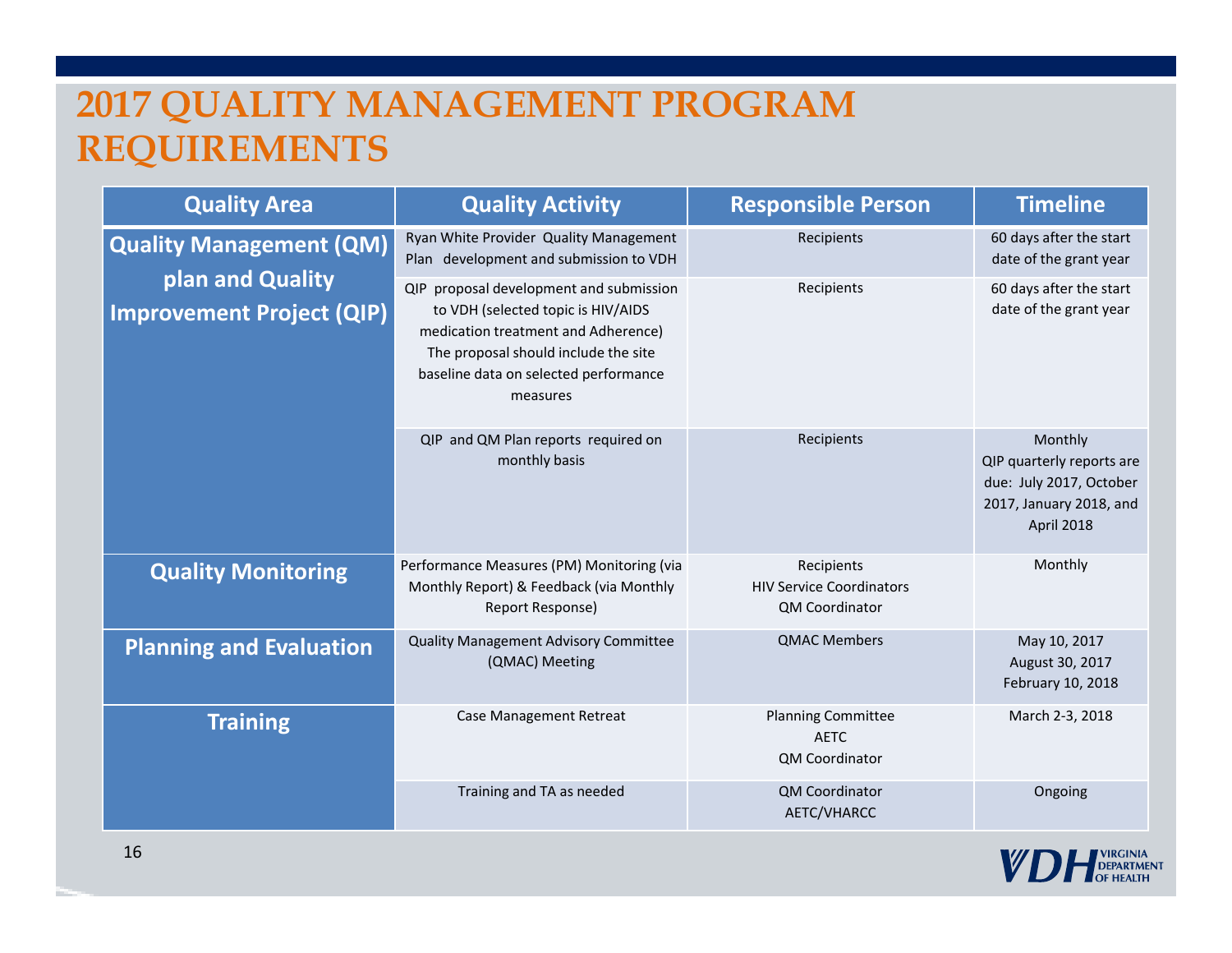## **'QI is not QA'**

|                       | <b>Quality Assurance</b>               | <b>Quality Improvement</b>                            |
|-----------------------|----------------------------------------|-------------------------------------------------------|
| <b>Motivation</b>     | Measuring compliance<br>with standards | Continuously improving<br>processes to meet standards |
| <b>Means</b>          | Inspection –solving<br>problems        | Prevention                                            |
| <b>Focus</b>          | Individuals, "bad<br>apples"           | Processes and Systems                                 |
| <b>Responsibility</b> | Few                                    | All                                                   |

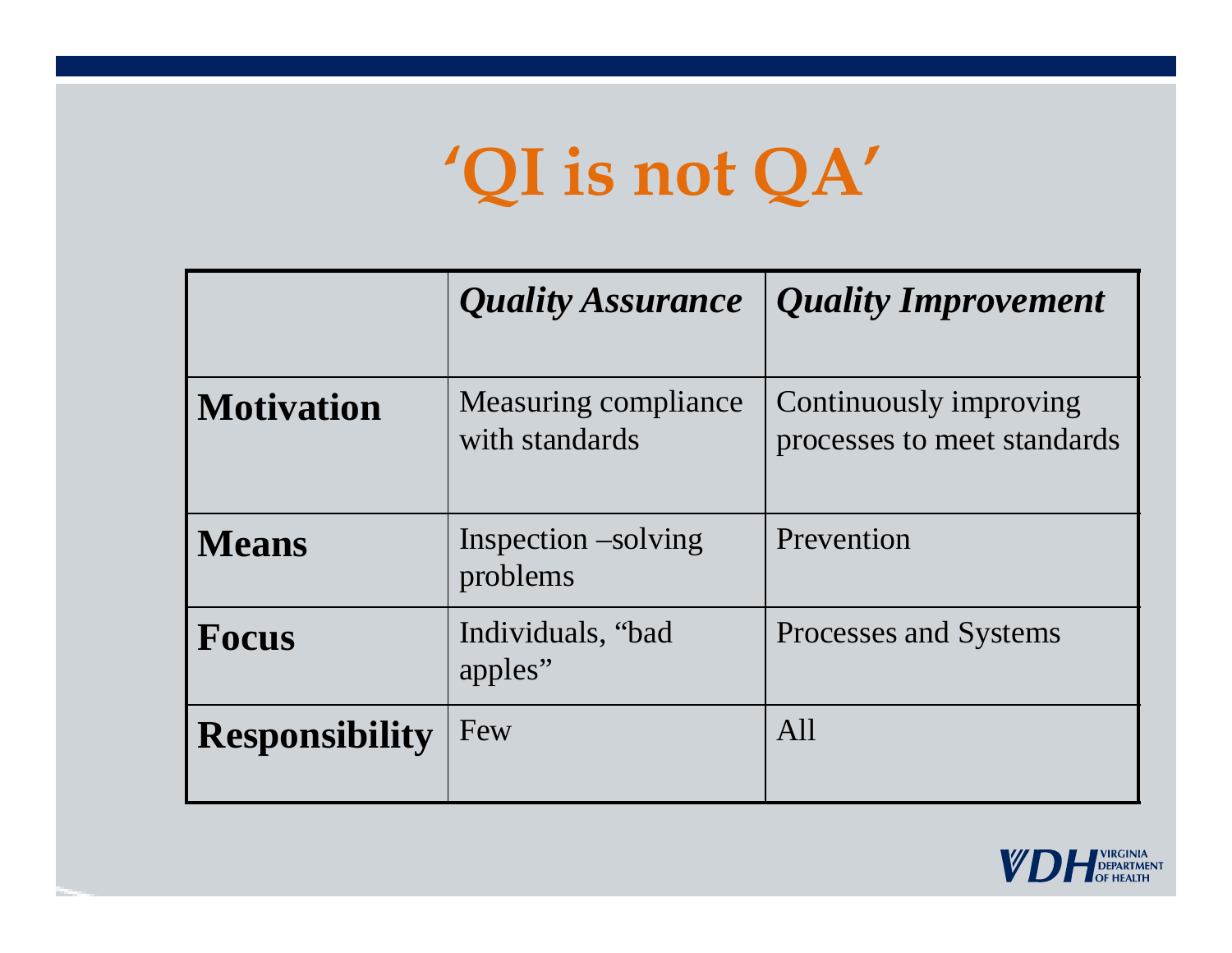## **Peer Review**

In FY 2012, VDH contracted with VCU Peer Review Program to conduct the State‐wide Peer Review Program.

- Peer review 50% of the Ryan White Part B funded agencies per year
- $\bullet$  Focused on Outpatient Ambulatory Medical Care (OAMC), Case Management (CM), Medical transportation, Oral Health Care, Administrative review, data collection (performance measures and Ryan White eligibility), and consumer peer interviews
- •• Selected sites for FY 2017 are: Centra Health, Appalachian Assistance Coalition, Council of Community Services (CCS), Eastern Shore Health District, Eastern Virginia Medical School (EVMS), Valley AIDS Network (VAN), Virginia Commonwealth University(VCU) WYCC Clinic, Lenowisco Health Department, University of Virginia (UVA)
- $\bullet$  Collect identified performance measurements from **ALL Patients** regardless of funding for each of the agencies having Peer Review **EXCEPT EVMS**

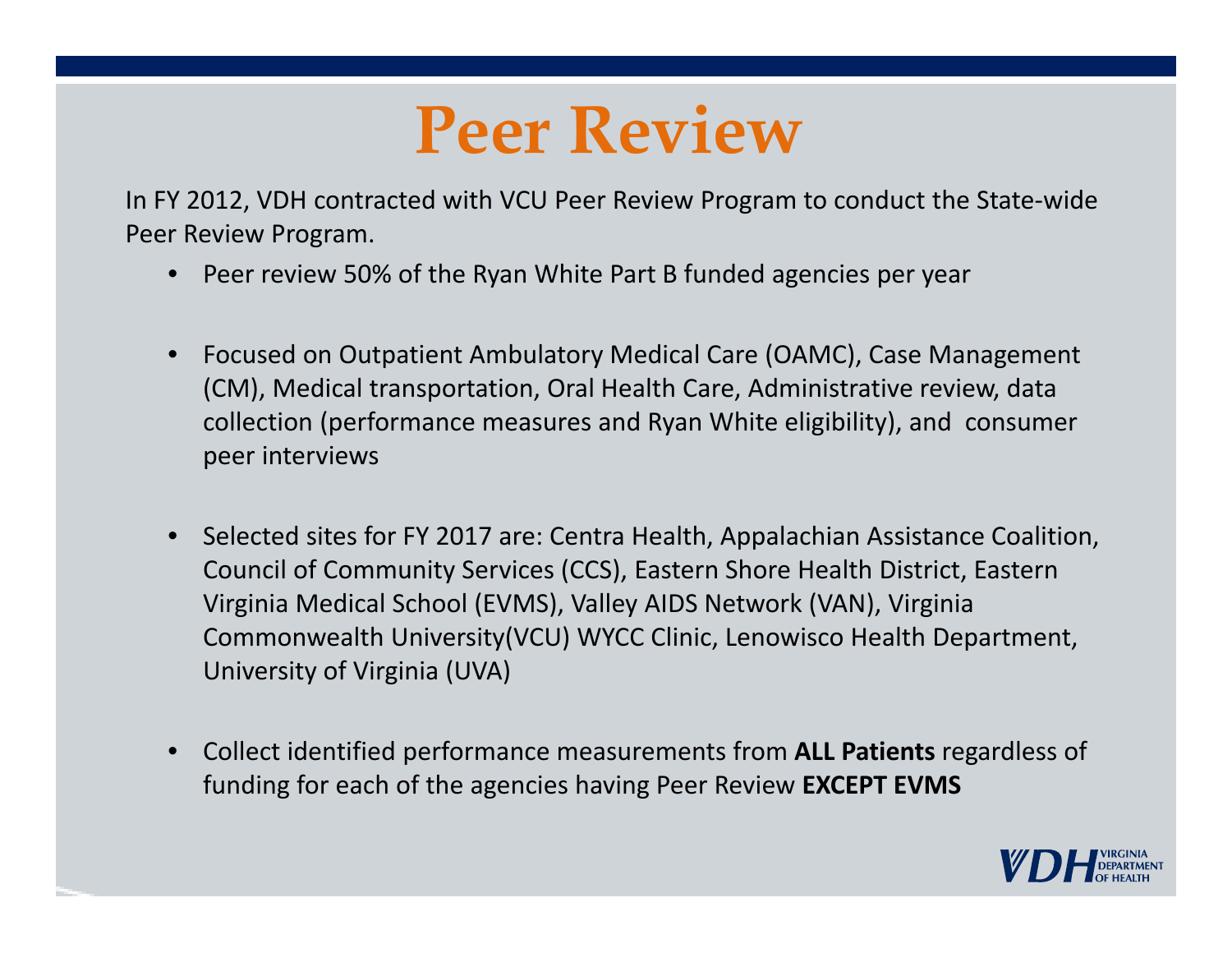### **Quality Management Advisory Committee**

- – Quality Management Advisory Committee is comprised of 35 members (25 providers and 10 consumers) including:
	- Representatives from the five health regions
	- All Ryan White people living with HIV/AIDS
	- Data managers
	- Physicians
	- AIDS Education & Training Centers
	- Program Administrators.
- – Membership on the Quality Management Advisory Committee is reviewed annually and is open to all Ryan White providers and people living with HIV/AIDS.

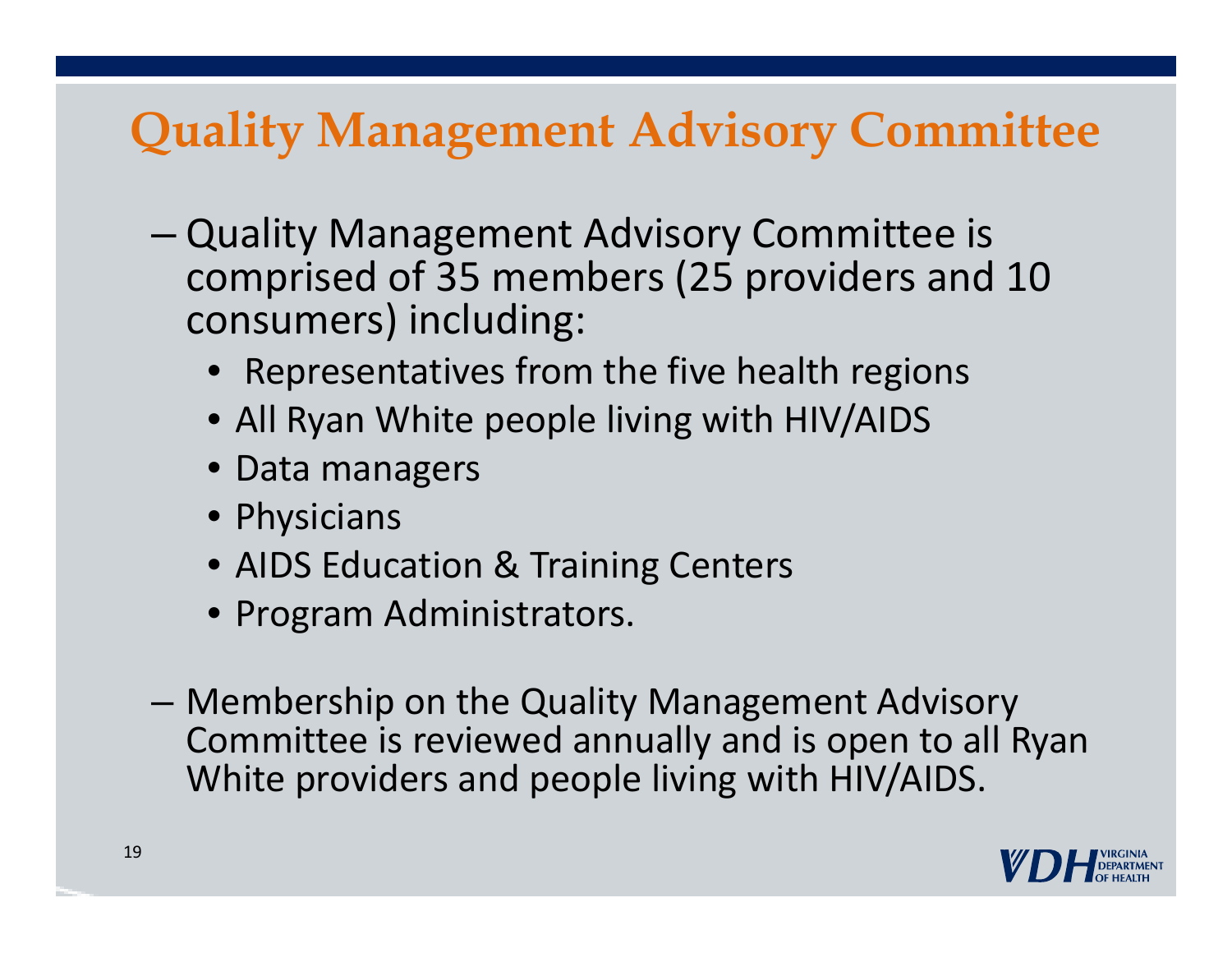### **Quality Management Advisory Committee**

- Members are responsible for:
	- participating in quarterly meetings to review system ‐wide quality management issues and challenges
	- developing strategies to improve care
	- developing and coordinating the implementation of the Quality Management plan
	- participating in annual evaluation of the Quality Management plan
	- planning of educational strategies for Ryan White-funded providers
	- •determining annual performance indicators' benchmarks.

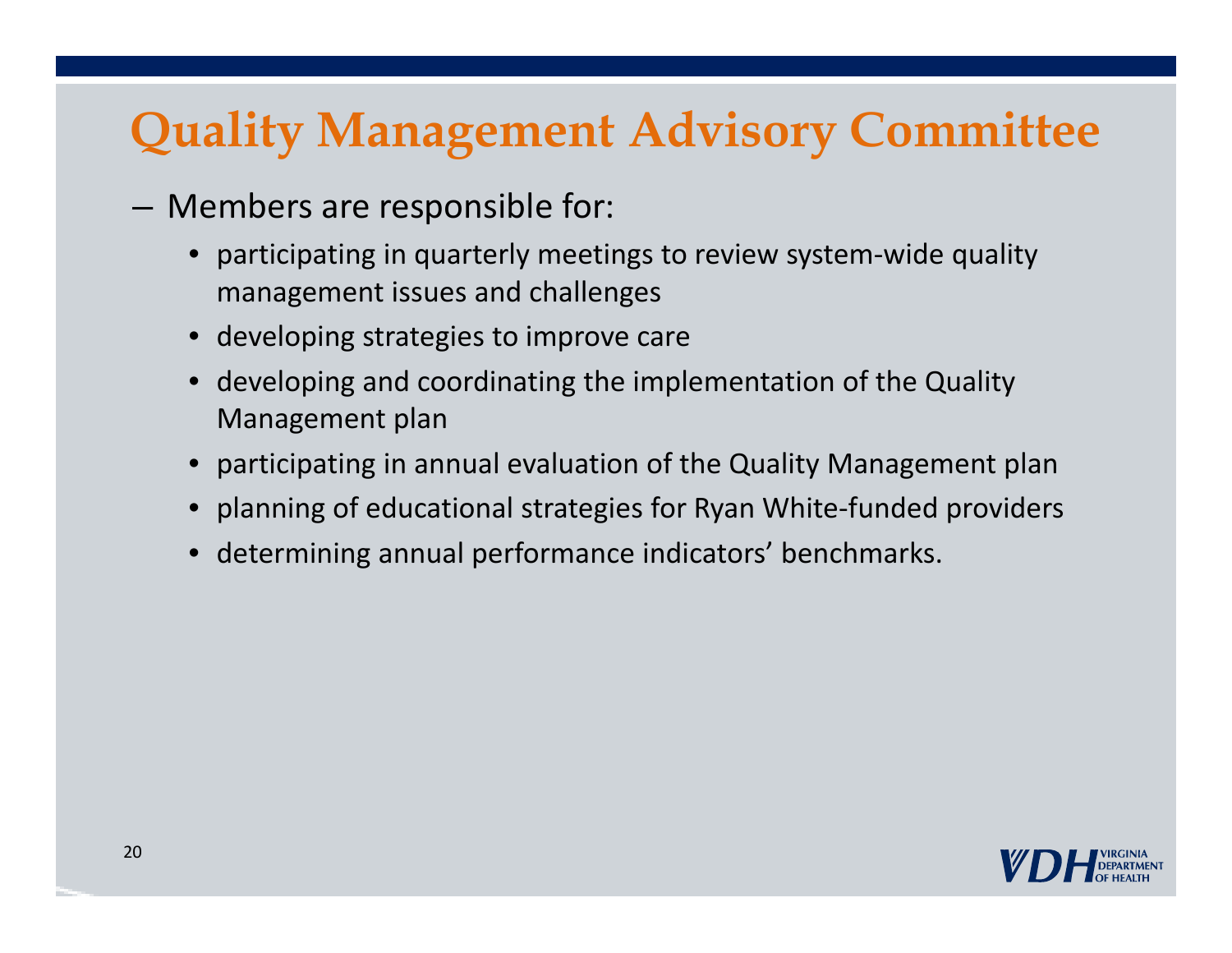

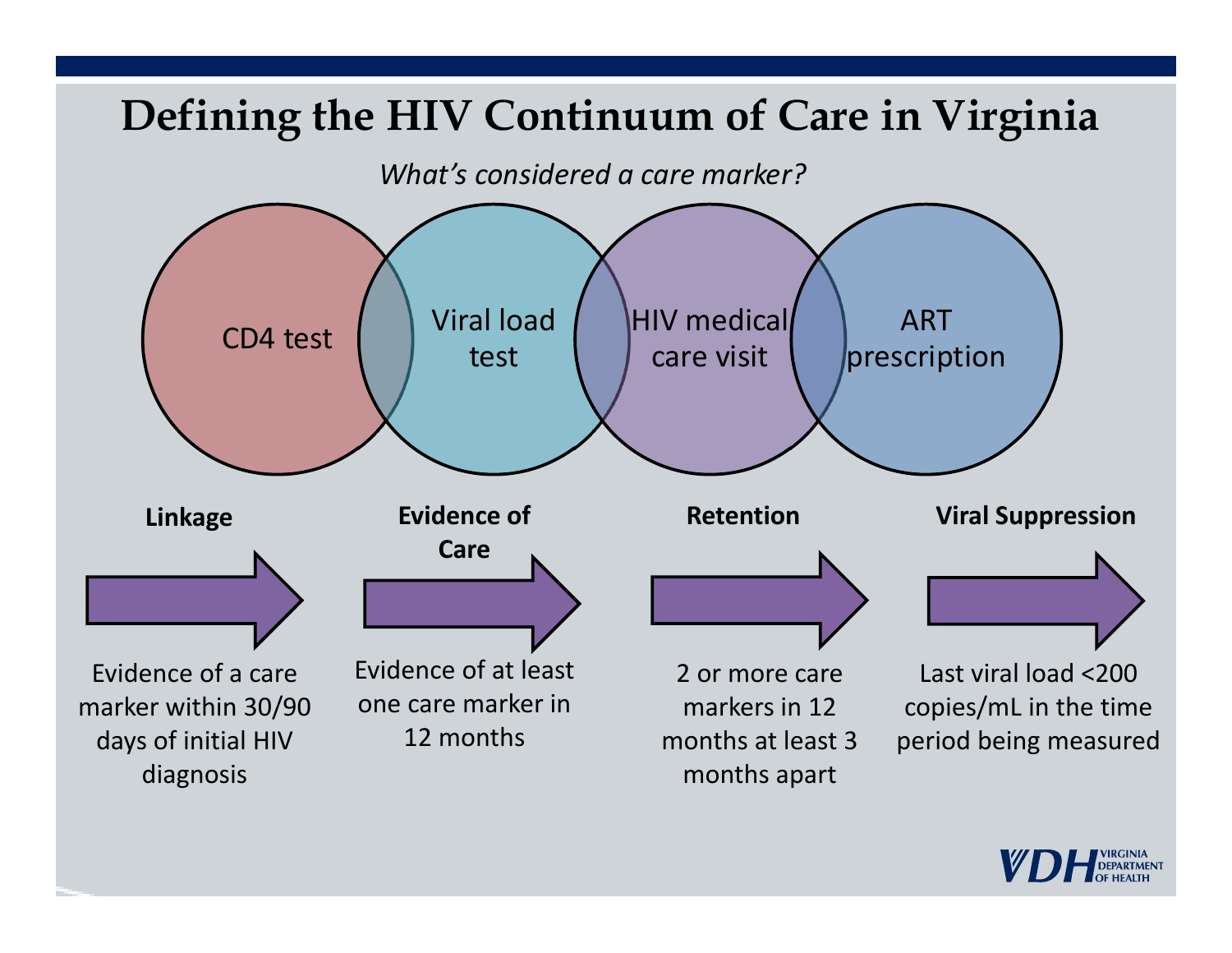

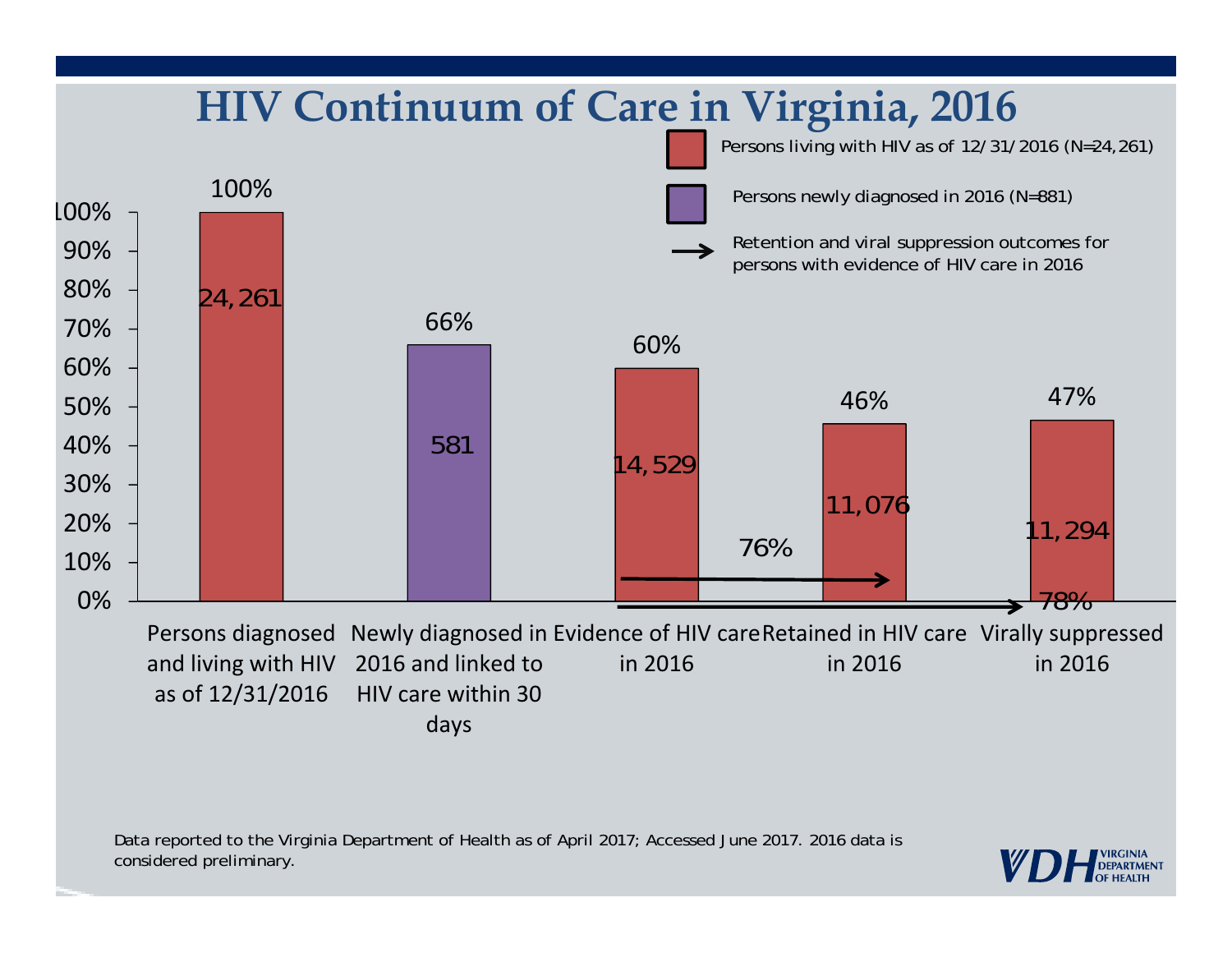#### **Ryan White and ADAP HIV Continuum of Care in Virginia, 2016**



Data current as of September 2017; Accessed September 2017; Virginia Department of Health, Division of Disease Prevention. Data for 2016 should be considered preliminary and may be incomplete due to reporting delay.

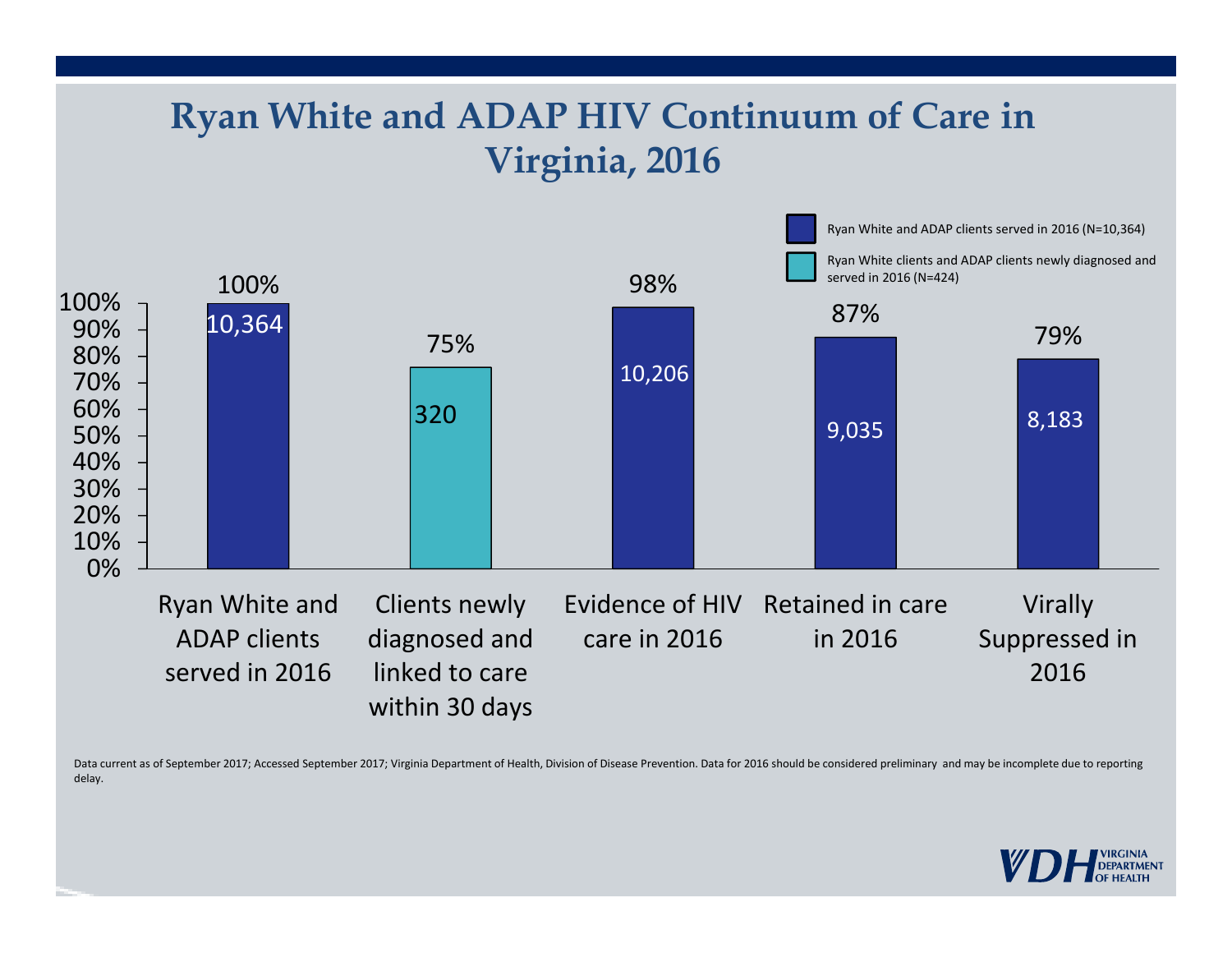## **QM Resources**

 $CI(4)$ 

#### $\bullet$ **Dedicated Resources**

- HRSA/HAB QM Manual: http://hab.hrsa.gov/affordablecareact/
- The National Quality Center: http://www.NationalQualityCenter.org
- $-$  Ryan White TARGET Center training: https://careacttarget.org/category/topics/quality ‐management
- Mid ‐Atlantic AIDS Education and Training Center (MAETC): www.pamaaetc.org
- Virginia HIV/AIDS Resource Consultation Center (VHARCC): www.vharcc.com
- VDH QM: http://www.vdh.virginia.gov/epidemiology/DiseasePrevention/HCS
- –ADAP : www.vdh.virginia.gov/ADAP
- Clinical Quality Management PCN 15 ‐02: https://hab.hrsa.gov/sites/default/files/hab/Global/clinicalqualityma nagementpcn.pdf

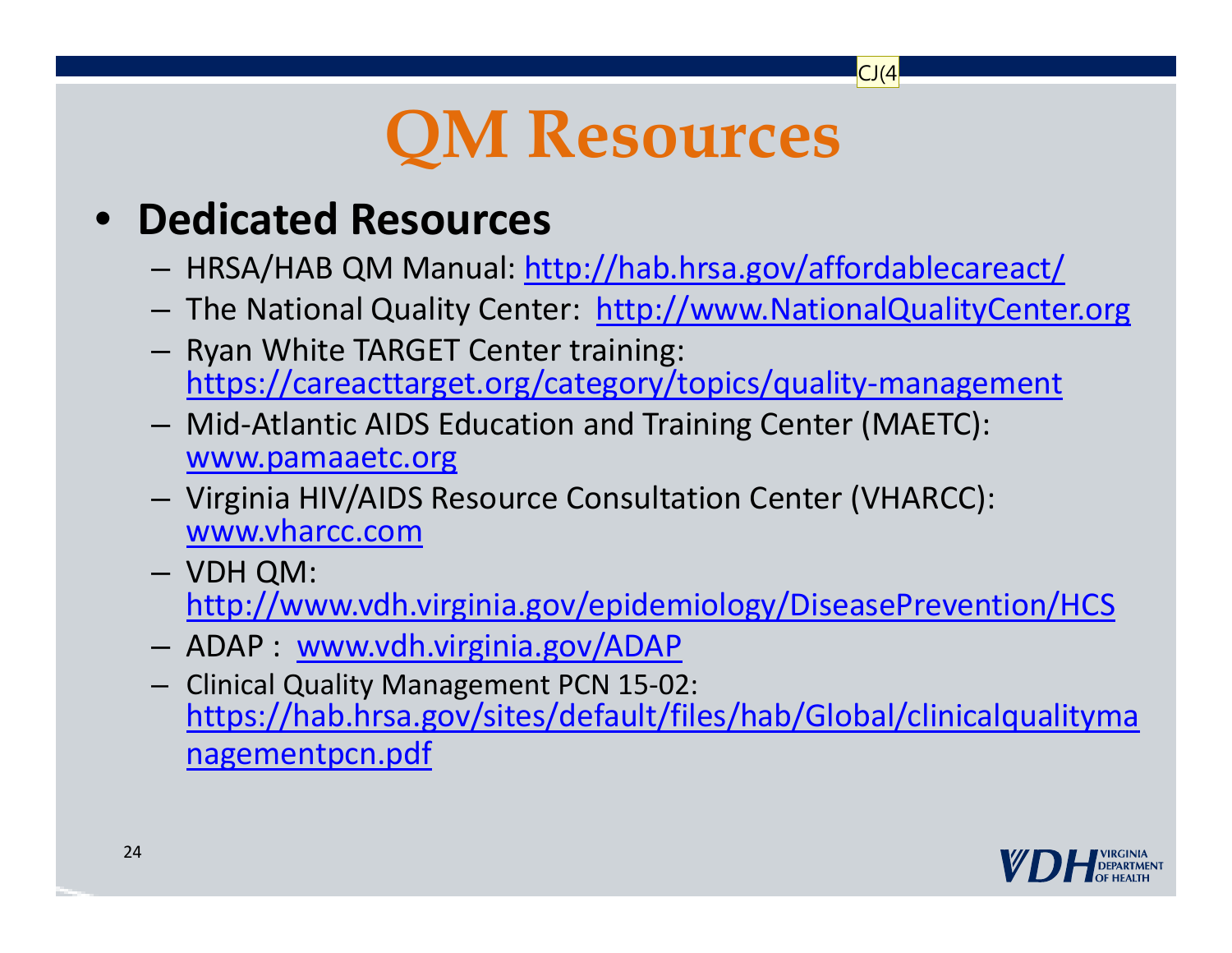**CJ(4** Rather than adding (2), (3), or (4) to your continuation title, you might want to consider just stating the title and then adding Cont'd. For example, rather than Infrastructure (2) you could use Infrastructure Cont'd Connor, Jermaine (VDH), 2/13/2017